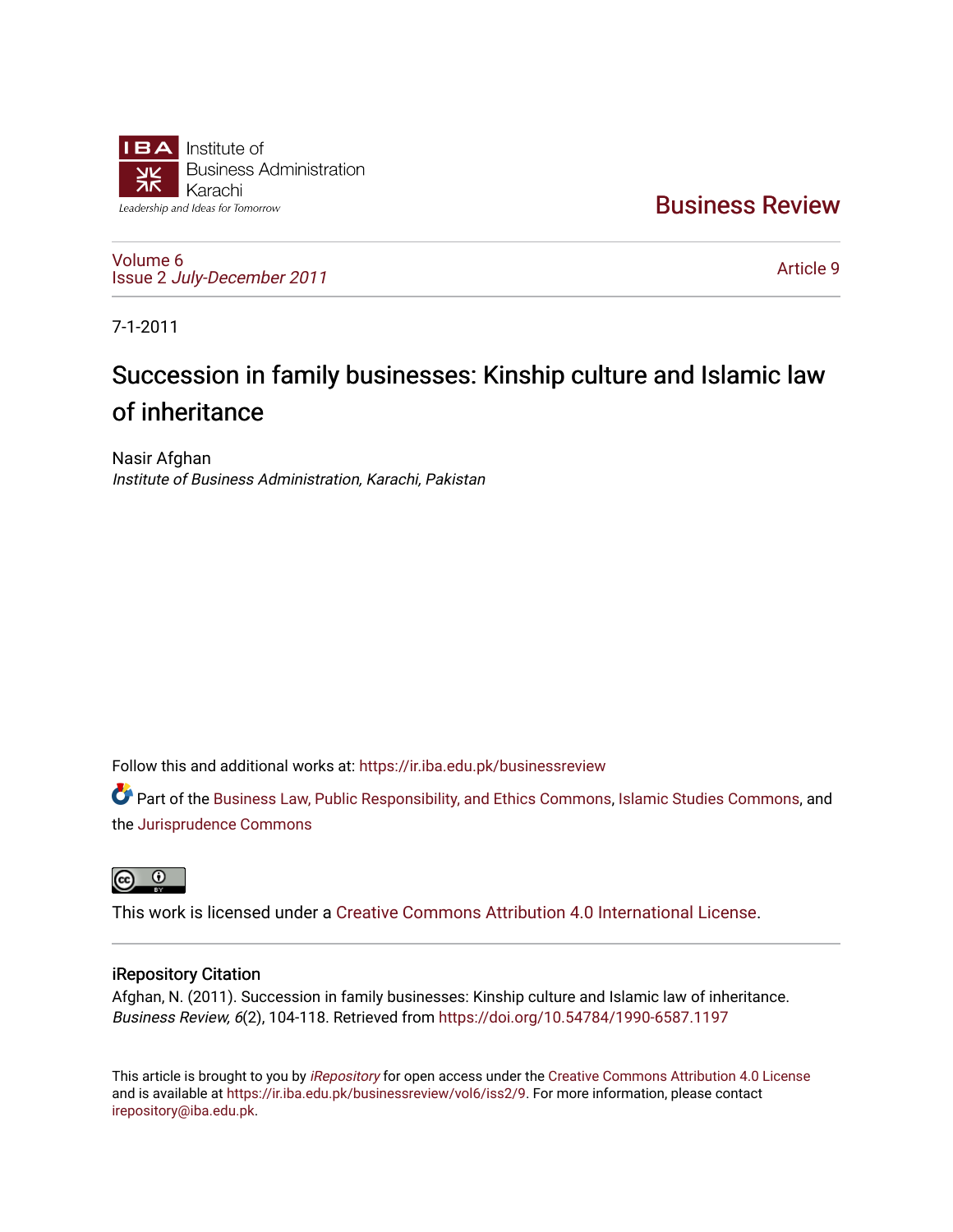# **CASE STUDY**

## **Succession In Family Businesses: Kinship Culture And Islamic Law Of Inheritance**

Nasir Afghan Institute of Business Adminsistration, Karachi, Pakistan

**Keywords:** Succession, Family Businesses, Kinship Culture, Islamic Inheritance Law.

#### **Introduction**

Majority of research has been carried out on succession within family firms in the positivistic tradition of research and also has a very strong normative element to it. The successful research has been defined using researchers determined criterion such as firm performance, viability and harmony among the family members etc. This type of research obviously assumes an independent reality 'out there' ready to be collected by objective researcher. This positive stance has been apparent even in the case based research mostly conducted by practitioners. On the contrary, to carry out this research an interpretive approach was adopted. The aim of interpretive research is to understand the social actions of human agents on the basis of meanings these agents attached to actions. The meanings are subjective and have to be understood from the agent's perspective. In succession within family business, what are the 'ideals' of succession process in terms of when a child should be inducted into the business and when should he be given the ownership and full control (if it should be given at all) is a highly subjective issue. What is 'success' itself is a highly subjective issue. Is it profit, family harmony or something else? And then what is 'family harmony' again is a subjective matter and its definition will vary across people. Succession process within a family business will be influenced by family members' interpretive schemes including their conceptions of rules of "rights and wrongs". In order to understand and explain the succession process within a family firm, it is believed that it is very important to understand these interpretive schemes and rules. These interpretive schemes are influenced by culture of the place. Culture which appears and hit individuals like an objective reality itself emerge from subjective understanding objectified through human interaction. Objective of this research has predominantly been to describe the succession process from successors point of view e.g. (Longenecker and Schoen, 1978; Handler, 1994; Sharma, Chrisman & Chua, 2003).

#### **Details of the problem**

No prior literature is available on succession process within Pakistan. Pakistan, a country of 165 million people is the fifth largest country in the world. Located in South Asia, it has an area of roughly eight hundred thousand square kilometer. The objective of this research is to explore and explain family business succession process within Pakistani culture. Pakistani culture is a kinship culture which means a collective culture where there is a "preference for a tightly knit social network in which individuals can expect their relatives to look after them in exchange for unquestioning loyalty"(Hofstede, 1984). However, there is a lot more in Pakistani culture than what could be described by Hofstede, obviously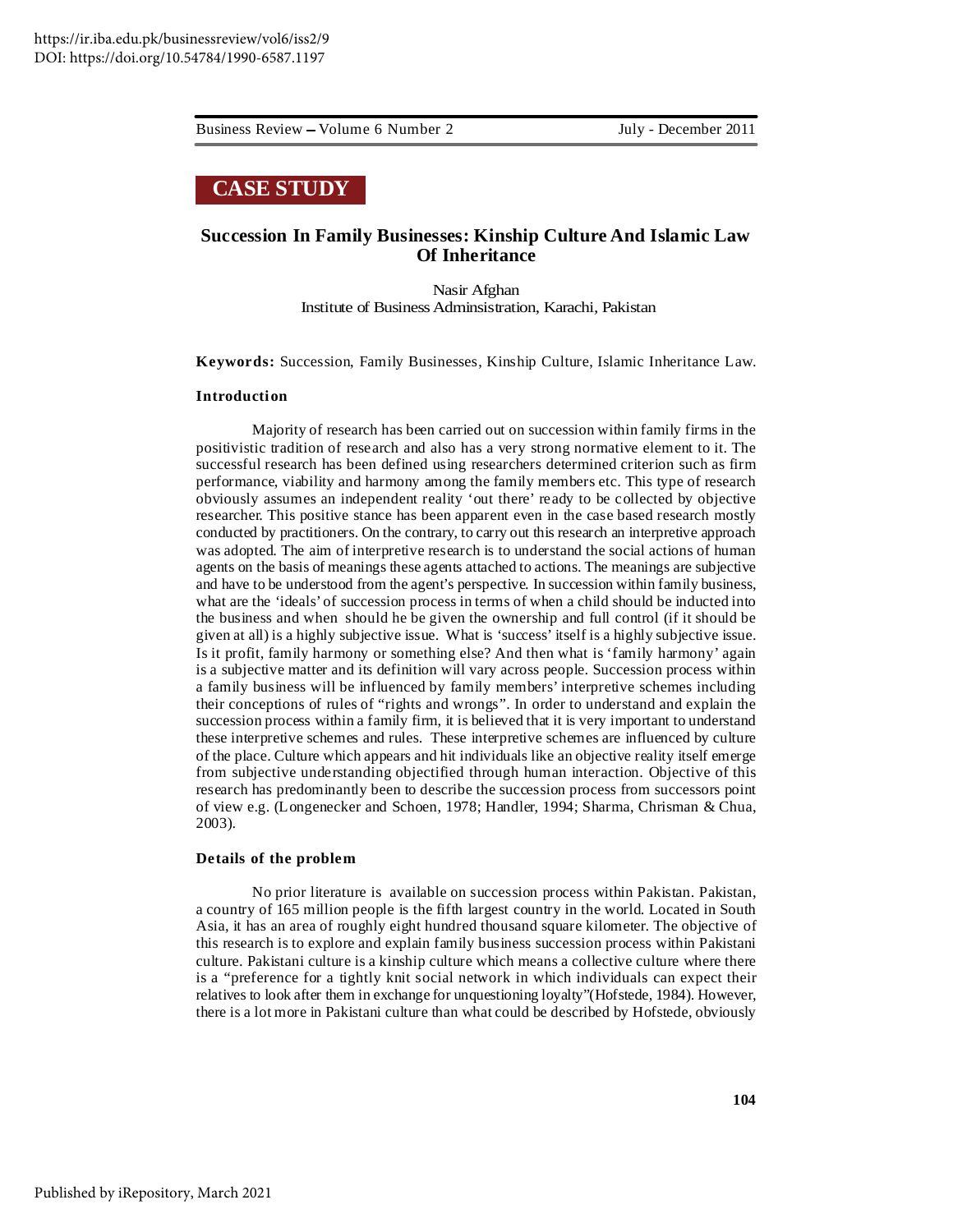because of his methodological limitation. Using a case based approach, we intend to understand the values, beliefs, norms and mindsets of a particular business family and will then try and explain the succession process utilizing these understandings.

The knowledge and understanding generated in this research will provide insights into succession process within kinship culture based family businesses. Therefore, following objectives were set for this exploratory research. The first was to compare the succession dynamics of locally managed family businesses, grounded in the local cultural and religious environment, with the academic research conducted in other parts of the world. This was to validate the already developed empirical knowledge. The second objective was to investigate succession dynamics of the family businesses in Pakistan, since the majority of the family businesses are facing succession challenges from founder generation to second and third generation of successors

It is expected that this research would be useful to provide answers to several interesting questions. Following questions were posed to provide in-depth insights into the succession process within the Pakistani culture. What elements and norms of Pakistani culture influence succession during the succession process? And what are the mindsets, the values and norms perceptions and behaviors that are shaping and creating succession reality for successors and family members? How each successor perceives and desires successful succession of the business? Would it be unity of the business or the harmony among the family members or are both desirable? What they see as key factors for successful succession process and why have they had those perceptions? How would they go about deciding distribution of shares in the businesses among family members? How would be the interpersonal relations within the family and business before, during and after the succession? Are there any linkages between Islamic inheritance laws and the succession practices? How would family manage the post succession phase? Would it be separate ways for each family member, and potential for rivalry among family members? Would they be working as large business group etc? The findings would provide insights into the succession process within the kinship culture prevailing in Pakistani society.

Since, approximately 80% of employment within Pakistan is generated by family businesses; therefore, well-being and continued growth of these family businesses is important for a developing country like Pakistan. Hence, knowledge and understanding generated in this research will provide additional insights into successful succession and successor development. To achieve these objectives, a literature on succession within the family business was conducted. Literature on kinship culture, local Pakistani cultural norms and Islamic inheritance laws was researched to develop understanding with respect to succession within the family businesses. Successful succession was defined from literature research and compared with the empirical case study research.

#### **Succession within the family business: literature review**

In reviewing the literature on family firms aim has been to identify succession practices that family firms adopt in their successful succession. Research on family firms in South East Asia and the Middle East is rare and our literature review primarily reveals Western theoretical frameworks. This paper constitutes the extent of applicability of the theoretical frameworks on the Pakistanisocio-cultural and religious environment. Succession is viewed by many scholars as a long-term process involving multiple activities (Handler, 1994, 2004; Sharma, Chrisman & Chua, 2003). Longenecker and Schoen (1978), for instance,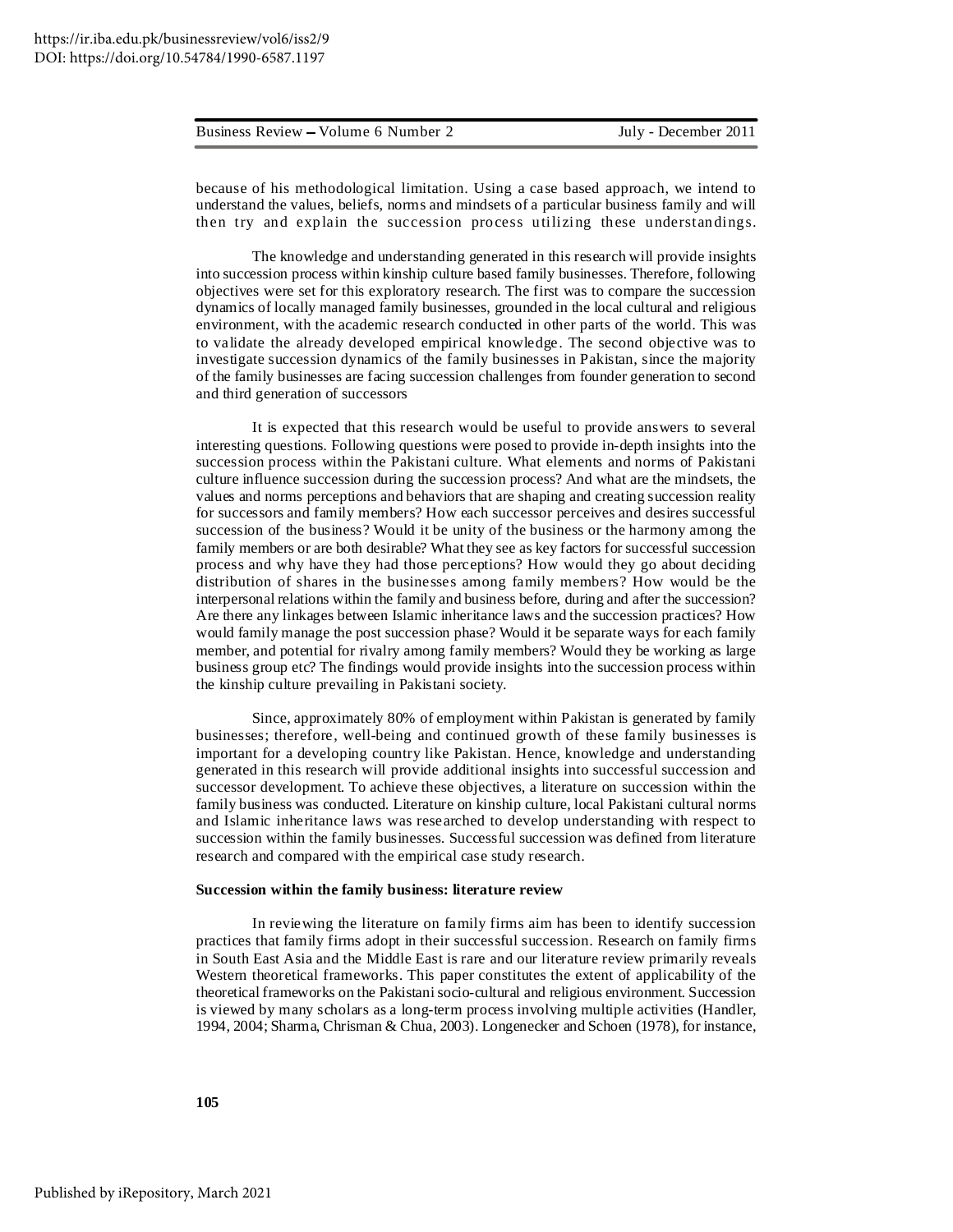have pointed out that a successor's training takes place throughout childhood, adolescence and adult years. Their basic proposition is as follows: 'Parent-child succession in the leadership of a family-controlled business involves a long-term diachronic process of socialization, that is, family successors are gradually prepared for leadership through a lifetime of learning experience' (Longenecker and Schoen, 1978, pg. 1). One critical activity that entails the succession process is the grooming of the future leader of the firm (Fiegener, Brown, Prince & File, 1996; Sharma, Chrisman & Chua, 2003) which ensures that the successor is skillful and experienced enough to take over the business. Foster (1995) cites developing leadership in the successor generation as crucial to the survival of family-owned and family-managed businesses. Ward (1987), in his study of 200 family businesses, found that successor development was one of the most important characteristics associated with businesses that were able to survive a generational transition (Lansberg & Astrachan, 1994). Stavrou's (1998) presented succession model of pre-entry, entry and succession phases. The pre-entry stage represents the time when the successor is not a full time working member of the firm but is involved through family discussions and part time employment. The entry stage represents the time period when the successor joins as a full time employee and is integrated into the firm. The succession stage occurs when the successor is ready to take over the business as the future leader and the founder-owner is nearing retirement or moves to an advisory position. For *this study* we would only be focusing on the succession phase activities and comparing those with the literature findings. Considering the significance attached to successful succession, it is important to establish what constitutes effective succession. Research by Churchill and Hatten (1987) measured effective succession by "incumbent's ability to increase revenues and profits in their organizations" (Goldberg, 1996). Apart from monetary measures, Friedman (1984, 1986) specifies the company's reputation, turnover and the succession process as being relevant (Goldberg, 1996). Maintaining business unity is another factor that measures successful succession since the continuity of the family business as a single entity is important for successful succession. Since it is assumed that an effective successor leads the family firm lucratively, successful succession is measured in terms of increase in profitability and growth and unity of the family business.

#### **Figure 1**

#### Succession Dynamics in Family Dusiness



Literature survey also provides definitions of successful family business and succession:

- 1. The subsequent positive performance of the businesses and ultimate viability of the businesses. (Miller, 2004).
- 2. The satisfaction of the stakeholders with the succession process (Cabrea-Suarez et al.,2001; Dyer, 1986; Miller, et al., (2004); Handler, 1990; Morrise et al.,1996; Sharma et al., 2001, 2004)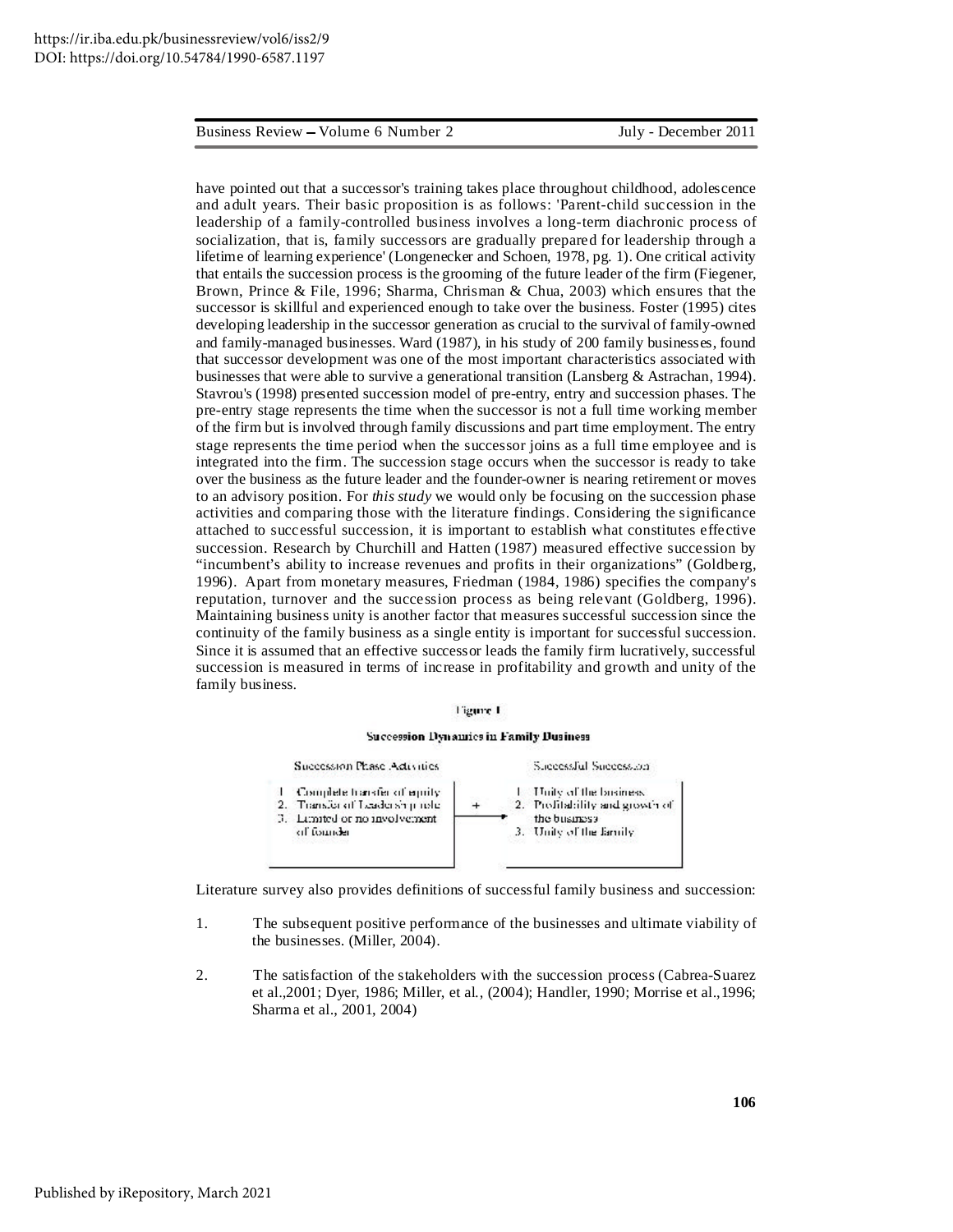|  | Business Review – Volume 6 Number 2 |
|--|-------------------------------------|
|--|-------------------------------------|

- 3. The company's reputation, turnover and the succession process as being relevant (Goldberg, 1996)
- 4. They experience profitable business as well as family harmony. In other words, they enjoy high cumulative stocks of both financial and emotional capital that may help sustain the family and business through turbulent economic and emotional times (Sharma, 2004)

#### **Succession phase activities**

During the succession phase, an important method of continuing the development of the successor is to transfer all the leadership responsibilities onto him that once belonged to his father. This is necessary for a smooth transition once the successor has been sufficiently prepared. Longenecker and Schoen (1978) suggest that it takes at least two years to 'master the complexities of the position and gain the control associated with the leadership role' (p.5)'. Along with the transfer of roles from successor to leader, decision making power, authority and equity are transferred simultaneously (Handler, 1994, pg. 151). It is also essential that once the successor has been effectively integrated into the family firm and becomes self-sufficient, it is necessary for the founder to lessen his involvement. Dyer  $(1986)$  believes that to allow successful succession to take place, the founder should gradually move away from active involvement in the firm's operations (Handler, 1994, pg. 149). According to Lansberg (1988) "the boundaries around the founder's involvement to be drawn very clearly and for both the founder and the successor to monitor this aspect of the transition carefully" (pg. 136). The reason for this is that it is often hard for the founder to leave the family firm after having managed it for years, and as a result may 'infringe on the successor's territory and autonomy' (Lansberg, 1988, pg. 136). Another important step that aids successor development is the transfer of equity in the successor's name. Sharing the ownership of the firm encourages successor interest and commitment to the firm. Equity transfer normally takes place when the successor assumes the CEO position. According to Barach and Ganitsky (1995) 'a successful succession is most easily accomplished when the planned or actual disposition of stock parallels the transfer of power' (pg. 143) and as per Handler (1994), one sign of an effective succession is control of the stock by the next generation. Therefore for the succession phase we propose that transferal of leadership responsibilities, curbing the founder's involvement and full transferal of business equity are positively associated with the successful succession.

#### **Understanding the local culture**

A complete understanding of any subject entails examining the context within which it is embedded. Therefore, in order to gain a deeper understanding of successor development and succession within family firms of Pakistan, we must consider the sociocultural and religious environment in which they operate. Howorth and Ali's (2001) examination of case studies in the furniture industry of Portugal looks at family business succession from a cultural perspective, and proves useful for our research since it indicates that 'culture and ethnicity are fundamental to a family firm's operations and motivations' (pg. 231) and specific aspects of culture are expected to effect each strand of the framework (pg. 241).

According to Ward (2000) 'national culture is a distinguishing influence on the family that shapes a business family's ownership and leadership vision' (pg. 272). Similarly,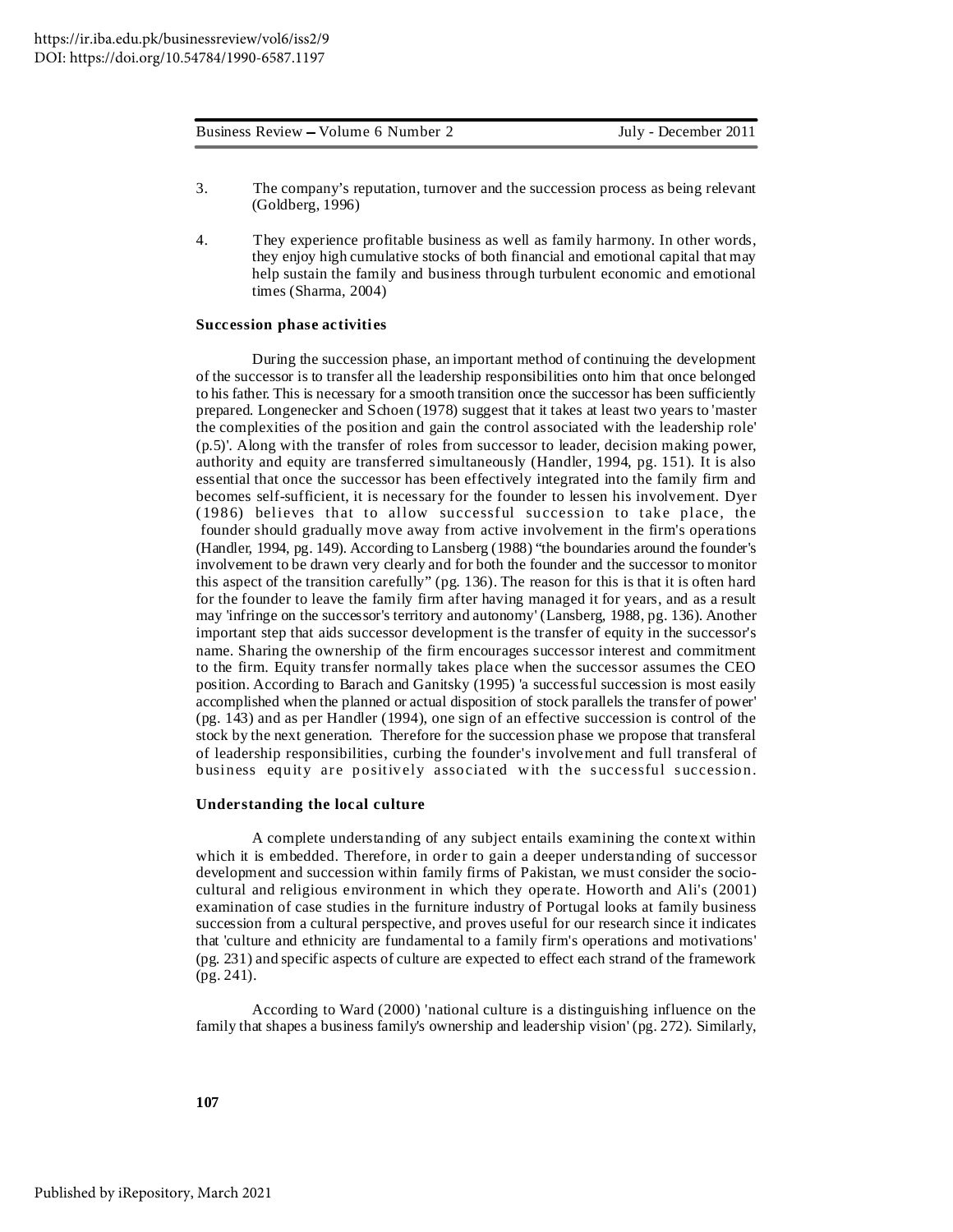Hofstede (1984) states that people build organizations according to their values and societies are composed of institutions and organizations that reflect the dominant values within their culture (1984). It is useful to understand the definition of 'culture' before reviewing the case of the Pakistani family firm environment. Hoecklin (1996) defines culture as a collective phenomenon that is about shared values and meanings. According to Hofstede (1984) 'culture consists of the patterns of thinking that parents transfer to their children, teachers to their students, friends to their friends, leaders to their followers, and followers to their leaders'. Pakistani culture can be described as collectivist, highly power distant and masculine. A collectivist culture is one where there is a 'preference for a tightly knit social framework in which individuals can expect their relatives, clan, or other in-groups to look after them in exchange for unquestioning loyalty' (Hofstede, 1984). Collectivism applies in Pakistan because the primary social organization in the country is a web of kinship networks or biradari (kinship) as it is called in Urdu, the national language of Pakistan. The concept of biradari (kinship) extends beyond the immediate family of an individual to include one's own cousins and those of the parents as well.According to Stanley Kochanek, 'the individual in Pakistan is tightly knit into a well-structured kinship network which determines his status, mobility, and success' (1983). Cross-cousin marriages within the biradari (kinship) not only strengthen family ties but also reinforce the financial foundations 'by retaining land and property within the family' (Kochanek, 1983). Another important factor that strengthens and unifies the biradari (kinship) is a sense of loyalty and respect for the norms of that group. 'One such norm is the need for providing for the economic wellbeing of members of the biradari (kinship). In practice, therefore, many of those hired are members of a family' (Ansari and Bell, 1991). Members of the biradari (kinship) are mutually obligated to support each other in feuds and conflicts regardless of the justice of the issues involved, and those in position of authority are expected to favor those who are not (Kochanek, 1983). Due to the adherence of these norms, a high level of trust or bharosa (trust) exists between the biradari (kinship) members, which create further solidarity. Power distance refers to the 'extent to which inequality (hierarchy) is seen as an irreducible fact of life' (Hoecklin, 1996). Whether a culture is low power distant or high power distant depends on the level of inequality and empowerment that exists in relationships. Pakistani culture is characterized by high power distance because the structure of organizations is hierarchical and power is typically centralized. Families, too, support a structure of hierarchy with the father being the head of the family and the eldest son having more say in decision making than the younger ones. Children are expected to respect and obey their parents and refrain from questioning their authority. The elders of the families, or buzurg (elderly), such as paternal or maternal grandparents or great grandparents are also considered wise and experienced and are to be treated with respect and reverence. Sibling rivalry is discouraged and siblings are instructed to respect each other from an early age. The elder brother is referred to as bhai (brother) in Urdu which literally means brother. This 'is not a symbol of equality but a mark of respect for family hierarchy' (Ansari and Bell, 1991). Masculinity 'stands for a preference in society for achievement, heroism, assertiveness, and material success' (Hofstede, 1984). A masculine society can be described as one in which there is maximum difference between the social roles of the sexes. 'The norm is then that men are given the more outgoing, assertive roles and women the caring, nurturing roles' (Hofstede, 1984). The polarity of roles assigned to or expected of the majority of men and women in Pakistan indicates that the indigenous culture is essentially masculine. The sons of the family are expected to act responsibly and to assume leadership when the time arrives, and the daughters are expected to be married off and honorably start a new life in a new home. Men are regarded as the bread- winners of the family and women are expected to nurture the home and the children. The kinship and hierarchical nature of the society inculcates status-consciousness in the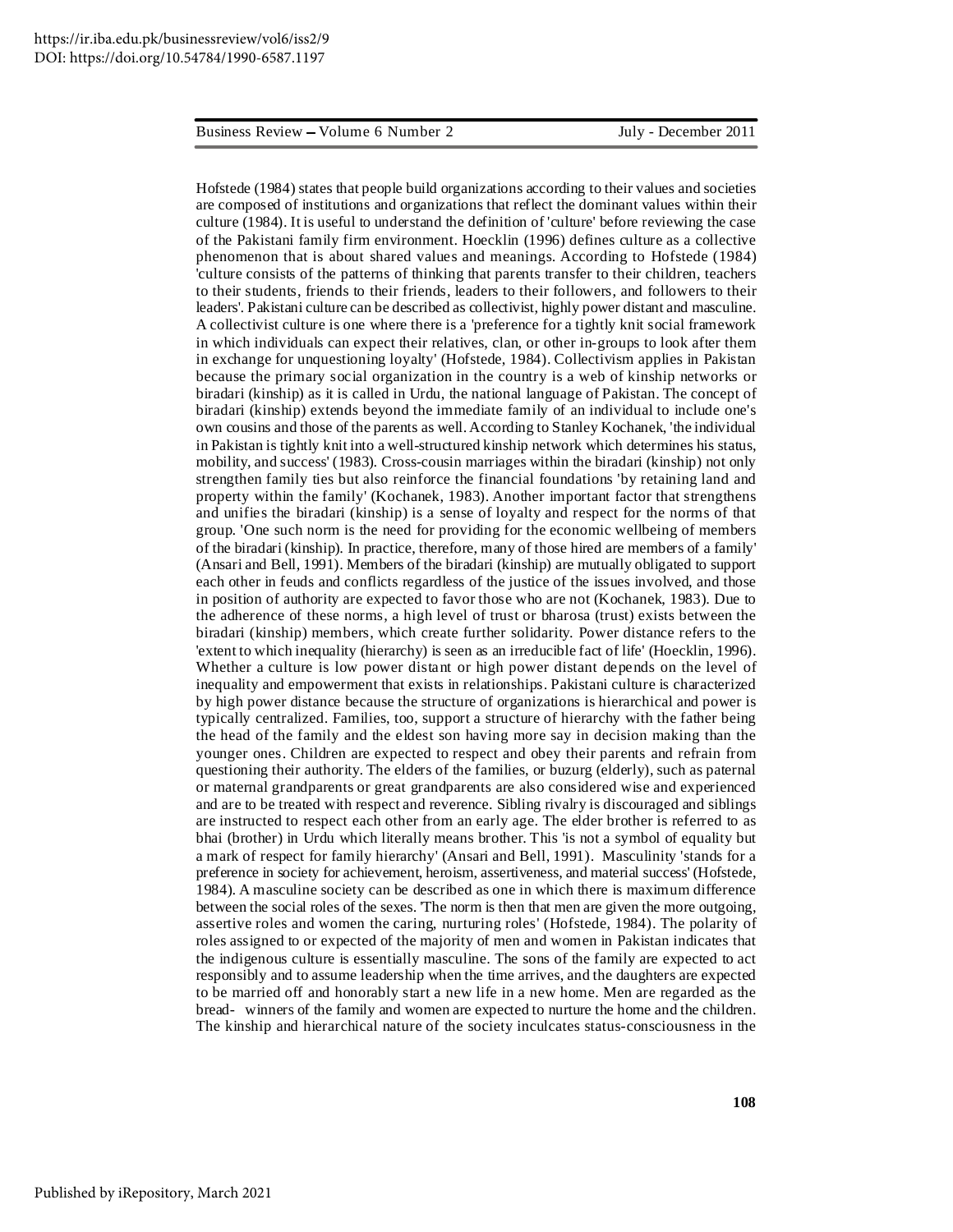|  | Business Review – Volume 6 Number 2 | July - December 2011 |
|--|-------------------------------------|----------------------|
|--|-------------------------------------|----------------------|

minds of the people. Status is closely tied to the concept of izzat (honor) which can be translated as honor, prestige and privilege (Kochanek, 1983). The maintenance of a family or biradari's izzat (kinship's honor) is considered extremely important. It takes precedence over all other matters and cannot be compromised*.*

#### **Islamic inheritance law**

Pakistan was created on the notion of a separate Muslim state where the citizens would be able to freely profess and practice their religion. Since the majority of the population of the country is Sunni Muslim, there is a great degree of overlap between the Pakistani culture and the Islamic religion. The traditions of submission to authority, familial piety and bipolar social roles which have been previously explained through a cultural viewpoint are also recurrent themes in Islamic literature. Islam is not only meant as a religion but also as a way of life, which is why it provides injunctions and commands pertaining to all aspects of life to guide human beings in the right direction. One of the fields in which detailed legal guidance has been provided is that of inheritance. According to Athar Husain, member of the Board of Research of the Indian Institute of Islamic Studies, 'the rules regulating inheritance are based on the principle that the deceased's property should devolve on those who by reason of consanguinity or affinity have the strongest claim to be benefited by it and in proportion to the strength of such claim' (Husain, 2006, pg. 1). It is also in line with the principle of wealth distribution in Islam, which discourages the concentration of wealth within a single family or person or group of people. Although the law of inheritance is interpreted in different ways by *the* Sunnis and Shias, the rights of inheritance of the children stand. The male (son) gets twice the share of the female (daughter). It is important to note that the inheritance law is enforceable only upon the death of a person, and no law exists that overlooks the division of wealth before his demise. Father/owner of business can transfer wealth or equity to successors during his lifetime as a gift or hiba (gift) without any religious implications. An Islamic scholar Sheikh Kamaluddin Ahmad said that division of wealth is to take place within the lifetime of the father then itshould be done according to the spirit of Islamic law; this basically means that the division of personal wealth ought not to deviate too greatly from that which has been prescribed by the law of inheritance so that the rights of the heirs, whoever they may be, are not violated. Moreover, no discrimination ought to take place on the basis of gender. If a daughter is working in the family business then she too is entitled to a share of the business equity if it is being transferred into the children's name. If the daughter is not involved in the day-to-day operations of the businesses she will have no claims on her father's business assets. However, she would have a claim if her father died without dividing the business assets or if the father had a business share which was owned and managed by him alone.

#### **Research approach**

Research projects that involve studying of mindsets, beliefs and values of people and how this perceptual grasp of people affects the day to day actions inevitably require a closer engagement with the field. The focus of this research is discourse of succession process therefore the grounded theory approach suited the most. In grounded approach, theories are drawn from the field data and are likely to offer insight, enhance understanding, and provide a meaningful guide to action (Glaser & Strauss, 1967). According to Isabelle (1990) grounded approach requires that data and theory be constantly compared and contrasted through the data collection and analysis phase. Emerging theory directs attention towards the previously established important dimensions. Hence, the interplay between data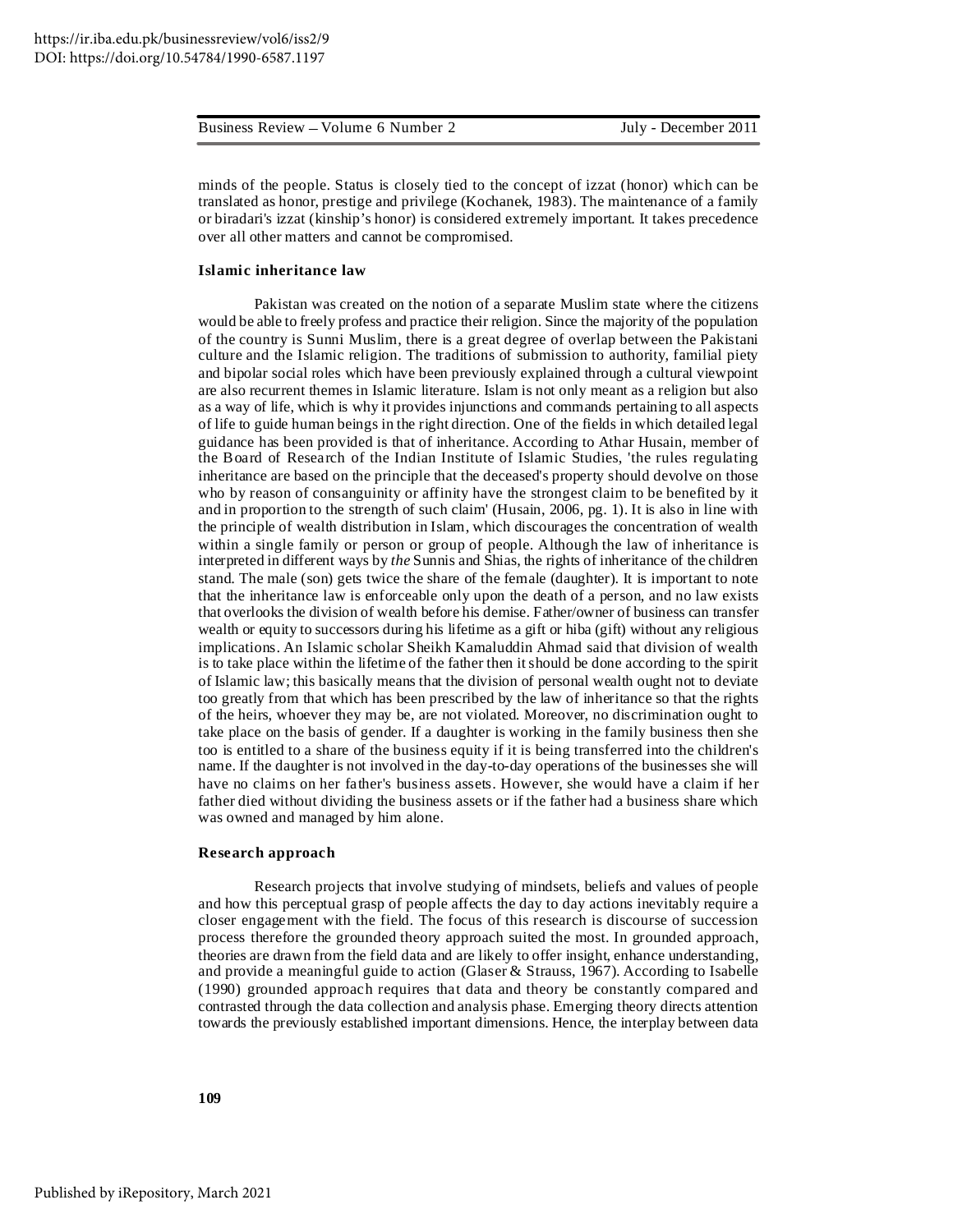and theory provides an interesting insights and possibility of reconceptualization of the old theory and new understanding.

According to Chua (1986) "[In interpretive research] "thick" case studies conducted in the life-world of actors are preferred to distant large-scale sampling or mathematical modeling of human intention". Since the research project involves study of mindsets, beliefs and values of people therefore Eisenhardt (1989) case study approach was used for the purpose because it fits in with the research objective.

The selected business case which is a fan manufacturing firm has a long history in manufacturing and craftsmanship. The business founders were brass pots craftsman and in 1965 they set up small factory to manufacture fans. In 2006, one of the selected firm was the second largest fan manufacturing company in Pakistan, with total production around 900,000 fans per year (see figure 2.0 for family tree). Moreover, the selected firm is the part of kinship (Mughal Biradari) or extended family system. This particular kinship or extended family owns almost 90 % of the fan manufacturing in Pakistan. The selected firm has seen one succession since 1965. Initially, the business had three founders and after the death of the one of the key founder Muhammad Yunus in 1980 the other two founders and two sons of the late founder decided to split the businesses. Interviews were conducted with all three family members and their views on succession phase activities and perception about succession processes are recorded. Interviews are also conducted to have their point of view on culture values, norms, and inheritance practices.



The literature survey provided an understanding of succession in family businesses in general. Since the empirical research on family businesses in general and succession in particular in this part of the world has never been done, the in-depth case study approach was deemed most suitable for this study. The generalization from this research is mainly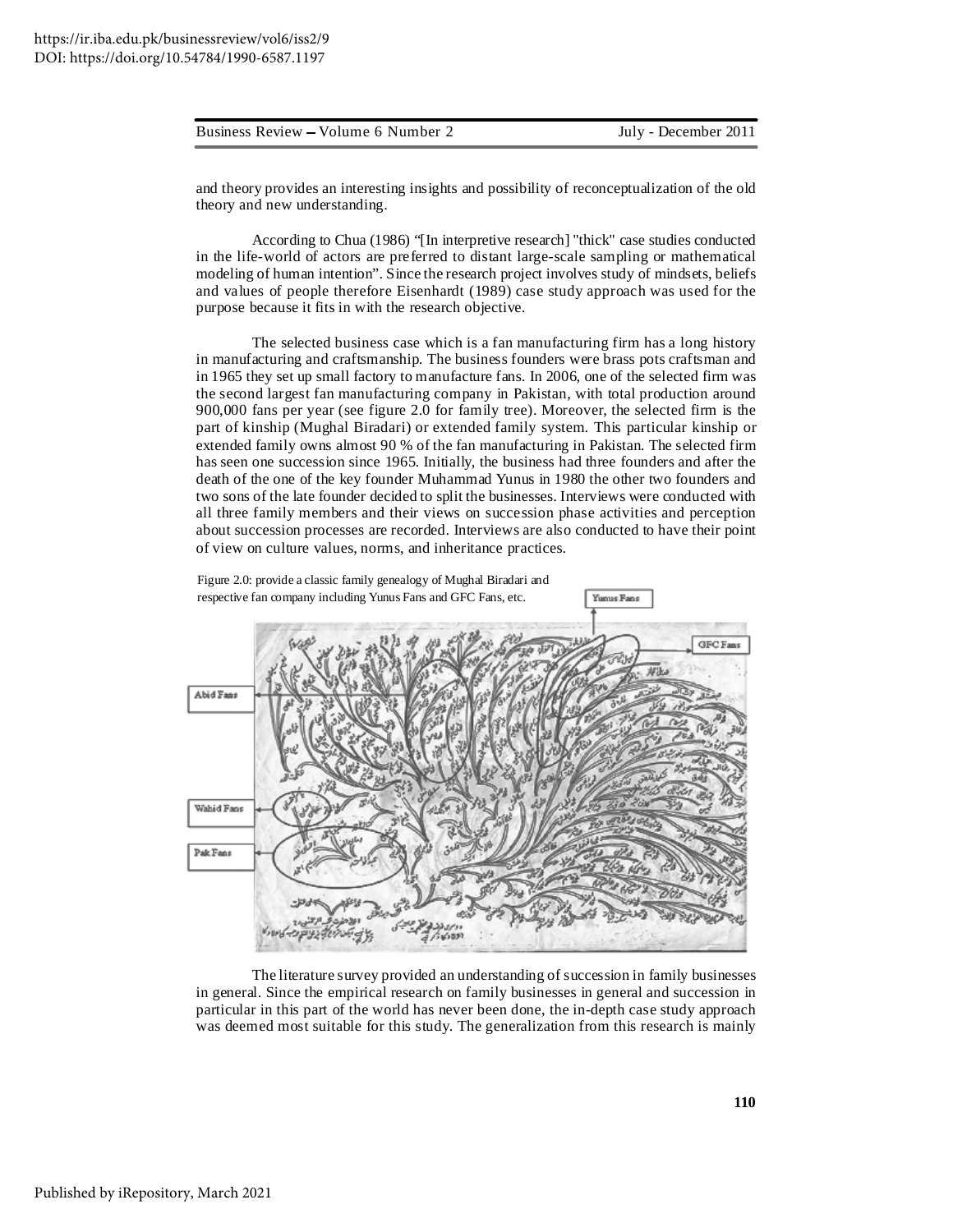'analytical generalization' (Yin, 1994).According to Yin (1994) 'a case study is an empirical inquiry that investigates a contemporary phenomenon within its real life context, especially when the phenomenon under study is not readily distinguishable'. Since the study of kinship culture and Islamic law is a part of this study, it created a technical challenge due, first, to the complexity of the local culture and second, to a lack of a clear boundary between religious and cultural practice. No proposition regarding influence of cultural and Islamic inheritance laws and successful succession activities were developed, it was decided let the research process provide elements of culture and successful succession from the family member's point of view.

Another challenge was collecting information from multiple sources therefore we conducted detailed semi structured interviews with the father/owner and the successor in all three branches of the family businesses*.* Apart from the interviews, reports and records of organizational history related to succession of published companies were also collected and used during the case writing process.After the research a case study report was generated and was shared with the respondents to get their approval on the observations and findings. Validity was achieved through interviews with multiple sources (father, son or other successors in the family business) for the same set of variables. The initial case study findings were also shared with the key respondents for data validity and reliability. In the following section case studies provide insights into the dynamics of successor development and succession in the local organizational and cultural setting.

#### **Case study - General Fan Company (GFC)**

#### **Pre succession phase**

General Fan Company was established in 1954 as a private limited company by a group of twelve partners to manufacture and supply fans to the local market. In the late 1970s, however, differences among the partners started to arise with some of them entering into direct competition with GFC by starting their own separate manufacturing lines. By 1978 the differences among the partners had become so vast that production in the factory was stopped. Finally the partners decided to sell the factory; which was then acquired by Yunus Industry in 1978.

Yunus Industry was established in 1963 by Muhammad Yunus with his brother Mohammed Ayub and brother in law Mirza Anayat Ullah. They started manufacturing fans under the brand name Yunus Fans. The share distribution was 50% with Muhammad Yunus and 25% each for Muhammad Ayub for Mirza Anayat Ullah (brother in law).

Muhammad Yunus established three businesses in his lifetime: Yunus Industry, GFC and Metro Fan Industry. Upon acquiring the factory in 1978, Muhammad Yunus decided to keep the brand name because GFC Fans had been able to develop some brand equity in the markets of Multan and Faisalabad. He gave his son Muhammad Ilyas the responsibility of running GFC as CEO. In 1980 Muhammad Yunus died and the Yunas group started to work together but the differences started to emerge in mid 1980s among partners. According to Muhammad Ilyas "I wanted to buy some new machinery as my production was growing but other partners did not allow me. It was difficult for me to stay within the same group".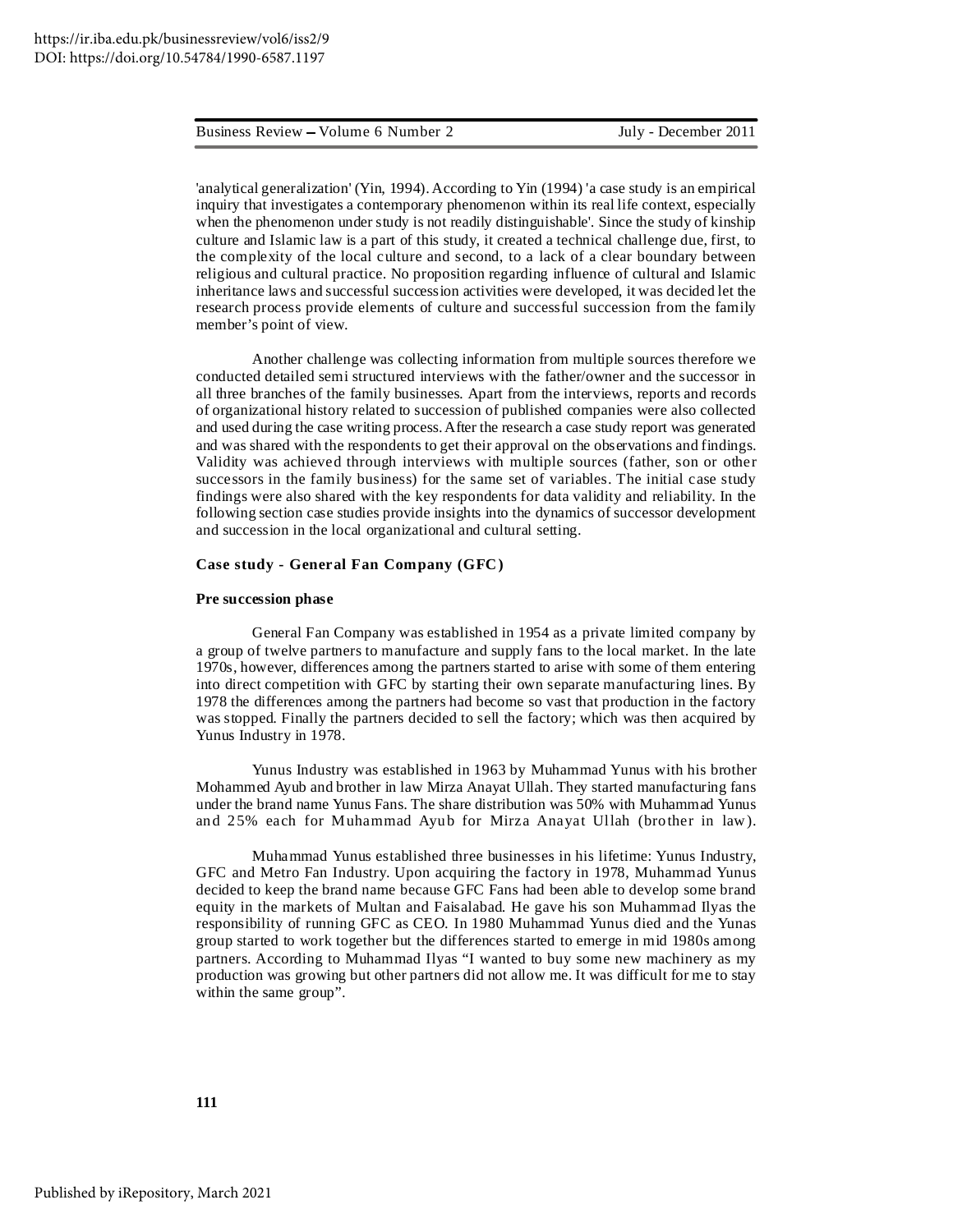#### **During succession phase**

In 1998 M. Ilyas (son of Mr M Yunus) and Mohammed Ayub and Mr Mirza Anayat Ullah started thinking of having separate businesses for each family. Since M Ilyas was managing GFC, all decided that he should take GFC. M Ilyas's brother, M Ijaz also joined him as his partner. In 1999, Yunus Fans and Metro Fans split up again and Muhammad Ayub paid Rs. 50 Million to Mirza Anayat Ullah for the brand equity of the Yunus Fans. These split ups were cordial and were 'necessitated' in order to avoid the consequences of internal conflicts that were faced by other companies. According to one family member "We all knew the shares of each family and we also knew the areas of specialization within the business of each family. Like for example Muhammad Ilyas and his brother families were in the GFC therefore GFC should go to them. We started listing all the material, receivables, inventories at their values (in Rs). Each family picked up the factory they were working and every single item was on the board. After splitting the businesses, we decided to look at the cash in bank and banks ODs we divided among families". Since, businesses were established on the basis of partnerships and percentage shares, therefore legally it was possible to give each branch of the family its shares or the portion of the businesses during the division.GFC was jointly owned by Muhammad Yunus two sons and they owned 50% each.

#### **Post succession**

Mirza Anayat Ullah's sons in Metro Fan started manufacturing Metro motorcycles in early 2000. Metro fan industry is successful in moving business into new industries and takes advantages of the engineering background and the knowledge. Muhammad Ayub family in Yunus Fan also decided to export fans to the Middle East. All three companies are enjoying growth in the businesses after the secession.

The annual sale of the GFC, now a group was is Rs. 398,580,555 in the year 2005- 06 and employs 600-700 (due to the seasonality factor). GFC group has its production facility and headquarter located in Gujarat, Pakistan's 6th largest business hub. They have started GFC washing machine and other GFC products. They also started exporting GFC fans to more than 12 countries in the world.

All three business families still live in the same compound called Yunus Abad developed by M. Yunus in 1970s. The three families enjoy joint family dinners and intermarriages are common. Mr Ilyas takes daily morning walks with the heads of these business families and discusses his strategies for new opportunities in the export business.

Succession not only helped each business to grow and develop a new strategy and move into new areas but also improve the harmony among family members. According to M Ilyas (CEO of GFC) "The main thing is that we should be able to manage our business as we want our own strategy and our own implementation plan. If there are many partners, every partner would like to manage it according to his thinking. Secondly during the succession one should not worry about Rs.2 or 3 millions, it is possible that some family member will have more than his share, since we are one biradari and family, it is okay. We must keep good relations with all family members". All the three families have excellent relations with each other. They still practice inter marriages and are part of each other's social life. The families even help each other in business and the sharing of knowledge. Succession within the kinship provided not only growth in the business but also harmony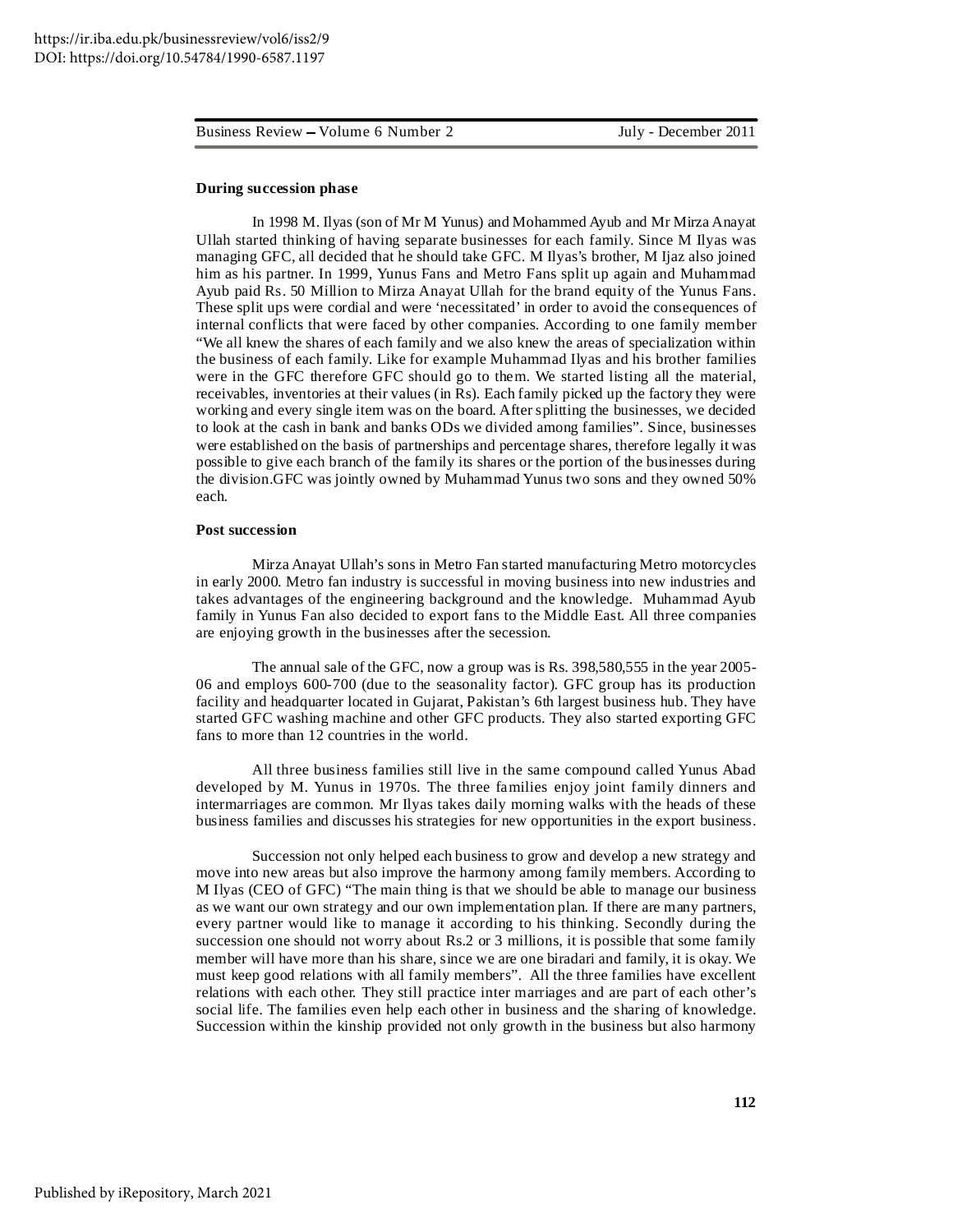among the families and partners.

In 2005 Mohammad Nabeel Ilyas, son of Mohammad Ilyas, joined GFC as the entrusted successor of the company (See Exhibit 1). Nabeel currently overlooks and is involved in all operations of every department of the company. His father has not transferred any equity to his name and has not delegated the overall leadership to him as yet.

#### **Discussions**

The businesses in case studies did well in the financial performance indicator and business was growing more than 10% in revenue and more then 7% in profitability since the last succession. At GFC Muhammad Ilyas CEO has 50 % (equity) ownership of the business with the remaining 50% owned by his brother. Muhammad Ilyas wants to divide the business between his brother and his own two sons, but the successor (CEO son) refused to accept the division of the business. The successor (Muhammad Nabeel) wants to keep the business united and wanted to distribute the shares in the business to the next generation of successors.Muhammad Ilyas, from his own experience, wanted to set up different businesses for his two sons and for his brother family (and his sons), as hisfather (Mohammad Yunus) had done during his life. Muhammad Ilyas said "Because during the first succession Yunus group was divided among partners, therefore, during the second succession it is expected that GFC group will be divided among partners". However, there was no equity transferred to daughters and daughters were not expected to working in the family business. During the course of our research on family businesses,we observed that during the succession phase (transfer of management and control from one generation to the next) most of the family businesses were divided among family members and after each succession they were much smaller businesses in size and scope. Following section provides analysis of the influence of Islamic Inheritance law during the succession phase*.*

#### **Islamic inheritance law**

In Pakistan, Muslim family laws are applied for inheritance, and the division of wealth and property. If any family member within the business desires to go separate ways these rules are applied and therefore the division of the businesses. To determine the application of the Islamic inheritance law in family business succession, we asked the respondents during the case research if they had used Islamic law during the succession or transfer of equity or ownership to the next generation of successor. Study showed that none of the family had any women in the business operations, and there was no share in the business for their daughters. Daughters were married within the family to cousins and were given furniture, jewelry or cash (dowry) at the time of the wedding. The business assets were divided among sons on an equal basis by the father/owner in his own life. In the case study, the father's sudden death prevented the division of the assets of the business amongst the successors. Therefore, the sons and brothers of Mohammad Younus divided the business units among themselves, with the help of buzurg (elderly) of the biradari (kinship). This division of business consequently included the division of business equity, fixed assets, employees, cash, products and even the furniture. Therefore, the study observed that family businesses adhere to Islamic inheritance laws during the succession phase and in the division of business assets among the successors. Consequently Islamic inheritance laws and the practice, both influence the division of the businesses during the succession phase.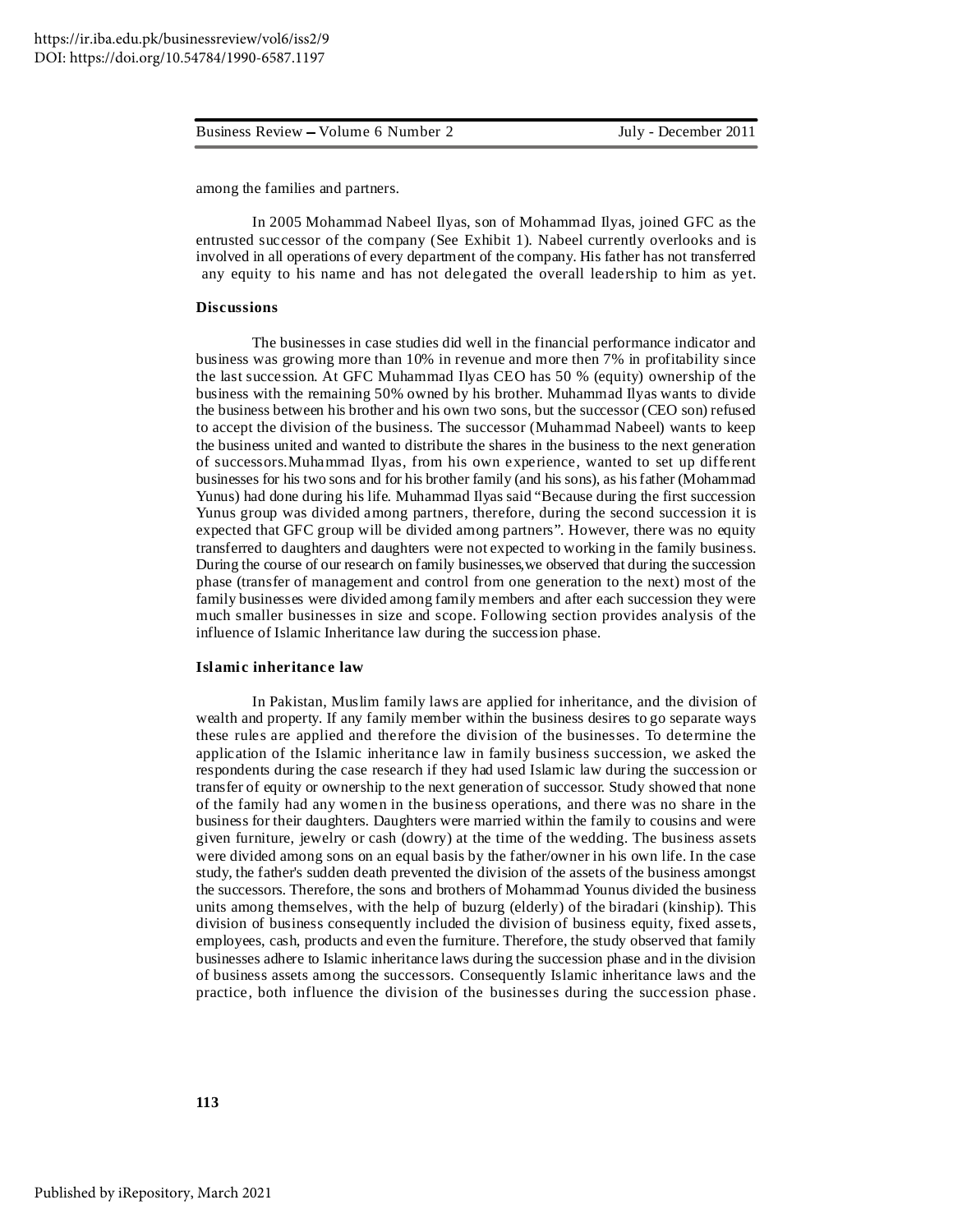#### **Kinship culture**

To determine the practice of kinship culture and its influence on business succession we asked the family heads and other members regarding their biradari (kinship) system, norms and values, and whether the family had any preference towards having a central figure or practice of family council/board or rational and a systematic process of decision making. The respondents were strongly in favor of respecting and following biradari (kinship) values and norms. This was supported from the history of the organization. As it has already been mentioned, in a biradari (kinship) system one of the norms is trust between members of the biradari (kinship). Therefore, major investments and new startups are taken up jointly by biradari (kinship) members, and financial positions within the business would also go to them. Muhammad Yunus started his first fan factory with the financial and human support from his brothers. This means that when it comes to providing jobs in the business, the biradari (kinship) members will be the first choice for recruitment, because of trust and loyalty, regardless of merit and competence.

It was observed in the case study that business founders turned to brothers and family members to help them in times of setting up the new business or business expansion. Regardless of their experience and educational background and business inclinations, family members were included in the business. Another concept that has been previously explained is the concept of bhai (brother) or buzurg (elderly) (elder brother or father figure respectively). Bhai in the biradari (kinship) system has authority and decision making powers and everyone in the family accepts his decisions unquestioningly since it is assumed that his decisions will respect the interests of the members. The family businesses depended very much on single family member for all operational and people related decisions. Founder rarely transfer any decision making powers to professional staff. Such a scenario is similar to other Islamic countries; for example in the family companies of the Gulf Region, the elder brother or father figure has overwhelming authority and "regardless of talent, the eldest male is generally given the business leadership role, even if another family member might be better suited for the job" (Davis et. al, 2000, pg. 231). Case Study showed strong respect towards the Muhammad Yunus as key figure in all business and personal decisions. Muhammad Yunus was the person deciding all the future investment in the businesses, and perhaps he was the most entrepreneurial among all. In the case of GFC, Muhammad Ilyas was playing the leadership role.

Moreover, according to one of the interviewee, Muhammad Yunus showed respect for family unity and harmony and for him conflicts between siblings and cousins was seen as a sign of losing izzat (honor) (losing face) which is considered the ultimate disgrace and therefore should be avoided. To further enhance family bonding, the practice of inter-family marriages was encouraged. Hence, the biradari (kinship) system played a major role by providing trustworthy support and investment in the formation of business in its early phases and in centralized decision making by the family head. Muhammad Yunus purchased a big land in 1972 and build three houses, one house for each partner's family.All three families still live in the same big compound even after the division of the businesses.

It was surprising to observe that despite the strong kinship bounding among family members at every succession phase, businesses were divided among successors, partners and brothers, sons etc. During the second round of interviews it was observed that within the Kinship culture (biradari) one of the most common social norm is Shareeqah (rivalry among cousins). It is perceived fear that the other brother or cousin will perform better and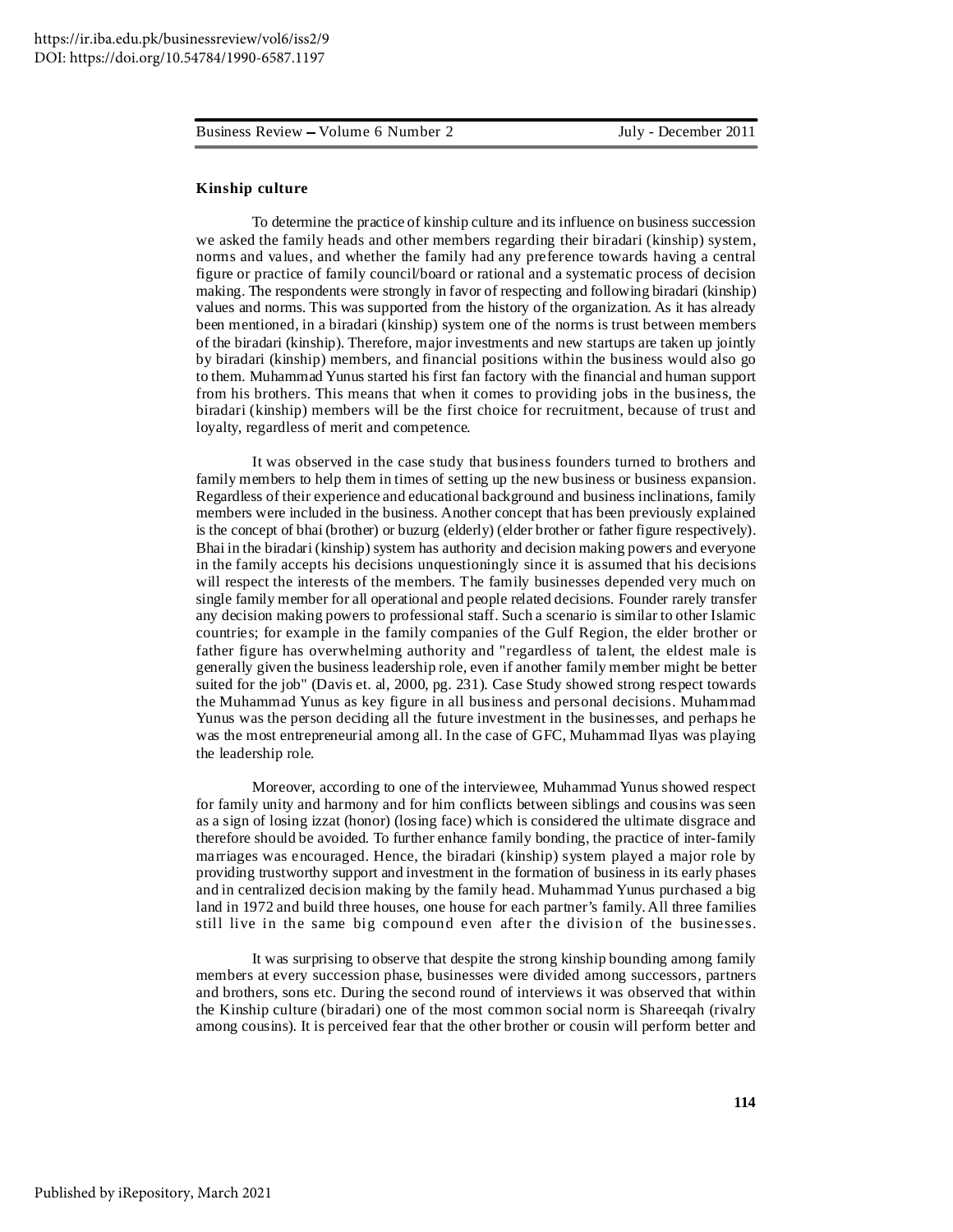get ahead in the business. This rivalry is not only for financial resources, material wealth but also for status and position in the society and linkages with civil and political elite. In case of first succession Muhammad Ilyas said "Because of Shareeqah (rivalry among cousins) I decided to separate from the Yunus group". The similar arguments were presented by other family members during the interviews. Normally Shareeqah (rivalry among cousins) begins when there is unfair distribution of land, other property and wealth among brothers (father's land and wealth etc) and this competition can continue for generations. The Shareeqah (rivalry among cousins) does create an environment of mistrust and fear among family members. Junior and less competent or less educated member fear that more senior or competent family member is taking over businesses and other key resources of the business. Hence, some family member view that it is better if there is a current.division of the business. In the case of GFC present CEO was planning to separate his part of the businesses from his brother's family due to future possibility of Shareeqah (rivalry among cousins) between his children and his brother's children.

Moreover, family elders do consider the division option and build different factories and businesses as independent operating units and on right time, each family (sons, siblings and partners etc) could take over one independent business. Also founders provide a chance to each son and his family to develop skills and knowledge within one type of the businesses. Thus they encourage specialization of each family (son) and therefore natural basis for future division within the business.

Hence, the objective of family harmony and intermarriages is achieved over unity of the business. It was also observed the successful succession meant fair and just division of business and family harmony. The inheritance laws regarding division of wealth and land and property were strongly followed since it provides family members chance to have their own business regardless of its size and scope.

The concept of complete ownership without interference and claim from other family member was perhaps the most desirable objective of the succession process. Moreover, due to internal competiveness and Shareeqah (rivalry among cousins) (each owner of the business, son or brother) businesses continue to innovate and diversify into new businesses. The success of this new enterprise would depend on his competencies as a business person, his hard work, luck and his abilities to turn small business into big success and establish new businesses.

It is interesting to note that even when there is tough competition among family members on financial, businesses and other resources they continue to enjoy intermarriages within the same families. There would be tension between the family members during the negotiations and division of the business phase but once it is over and settled, they pick the family relations and family ties where they had left. It is also because of intermarriages and influence of women in keeping the family relationships.

Also once the business divisions have been implemented family members and brothers do provide financial and other resources to other family member for establishing new businesses. Provided they have confidence over his success. Therefore, it can be safely concluded that if the family has strong preference towards kinship culture and there is Shareeqah (rivalry among cousins), it will positively influence the division of the family business assets and consequently division of the business.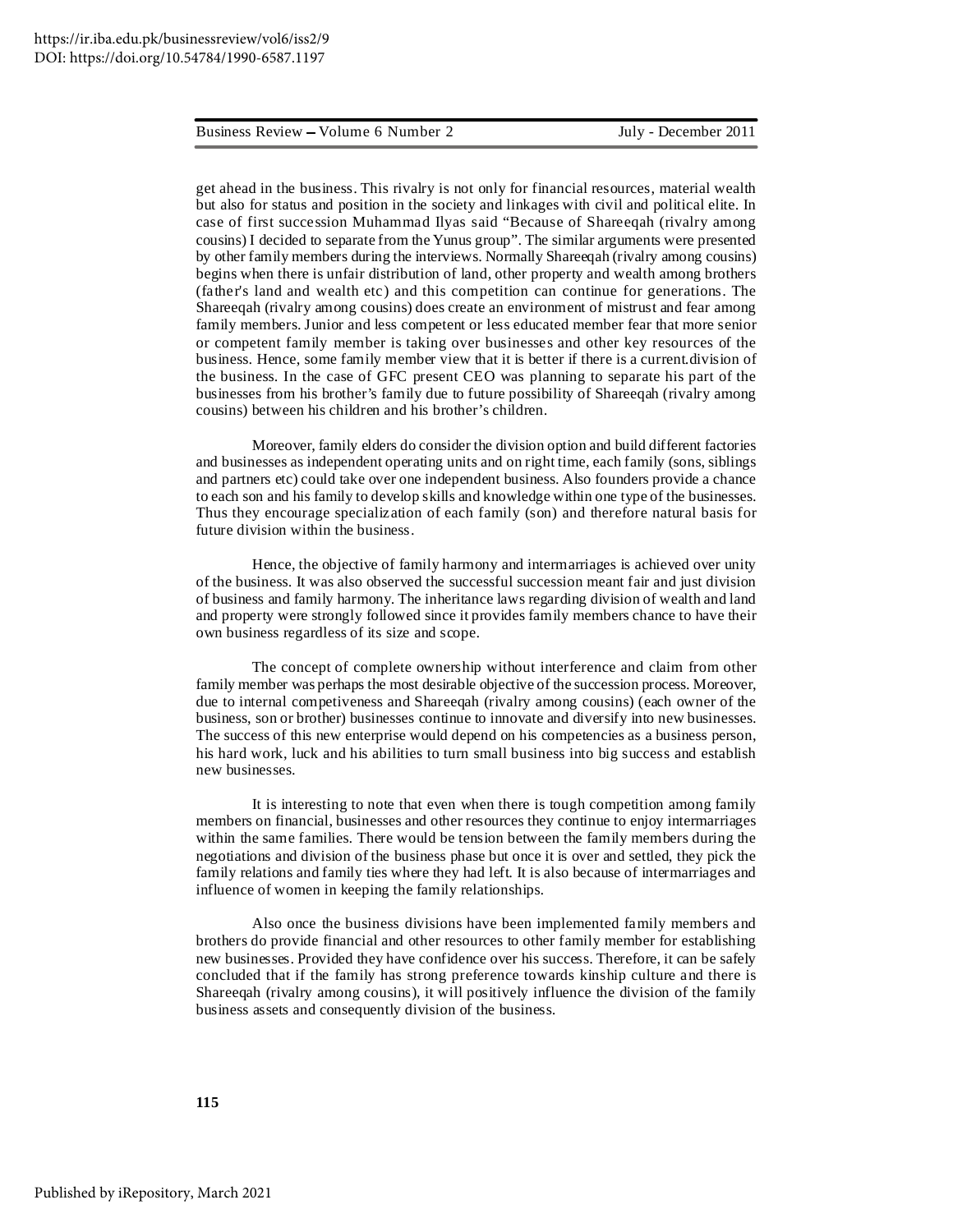#### **Conclusion**

During the succession phase activities transferring equity and leadership roles were considered less important and were delayed until the final succession or until the division of the business. Moreover, role adjustments of successor and father during the succession phase were considered less important and the father's presence was considered a blessing. The influence of kinship cultural norms such as Shareeqah (rivalry among cousins) was influencing as intervening variable within family businesses succession and eventually causing the division of the business during the succession phase. A successful succession within the family business is to have the family harmony and distribution of rightful share to other family members rather than keeping the business united.

Kinship culture based family businesses continue (ultimate viability of the businesses) to exist as businesses after the succession from one generation to the next generation but rather small and divided. Kinship based businesses provide excellent opportunity for grooming and developing future business leaders. Young successors get good exposure to different role models in the family. They also get early experience of managing the business, have social capital, and develop business acumen which would be useful in future. Kinship based family businesses have access to financial and business capital, which essentially help in cyclic business performance.

#### **Limitations and future research**

One case study has perhaps it's clear limitations; due to limited resources available for this research we could not cover more cases. It would be desirable in the future to investigate family business succession and transformation from the insights provided in the present research. **IBA**

#### **Exhiblit: 1.0**

#### **FAMILY TREE FOR YUNUS GROUP**

**YUNAS GROUPFAMILYTREE OFSONS OVERTHREEGENERATIONS**

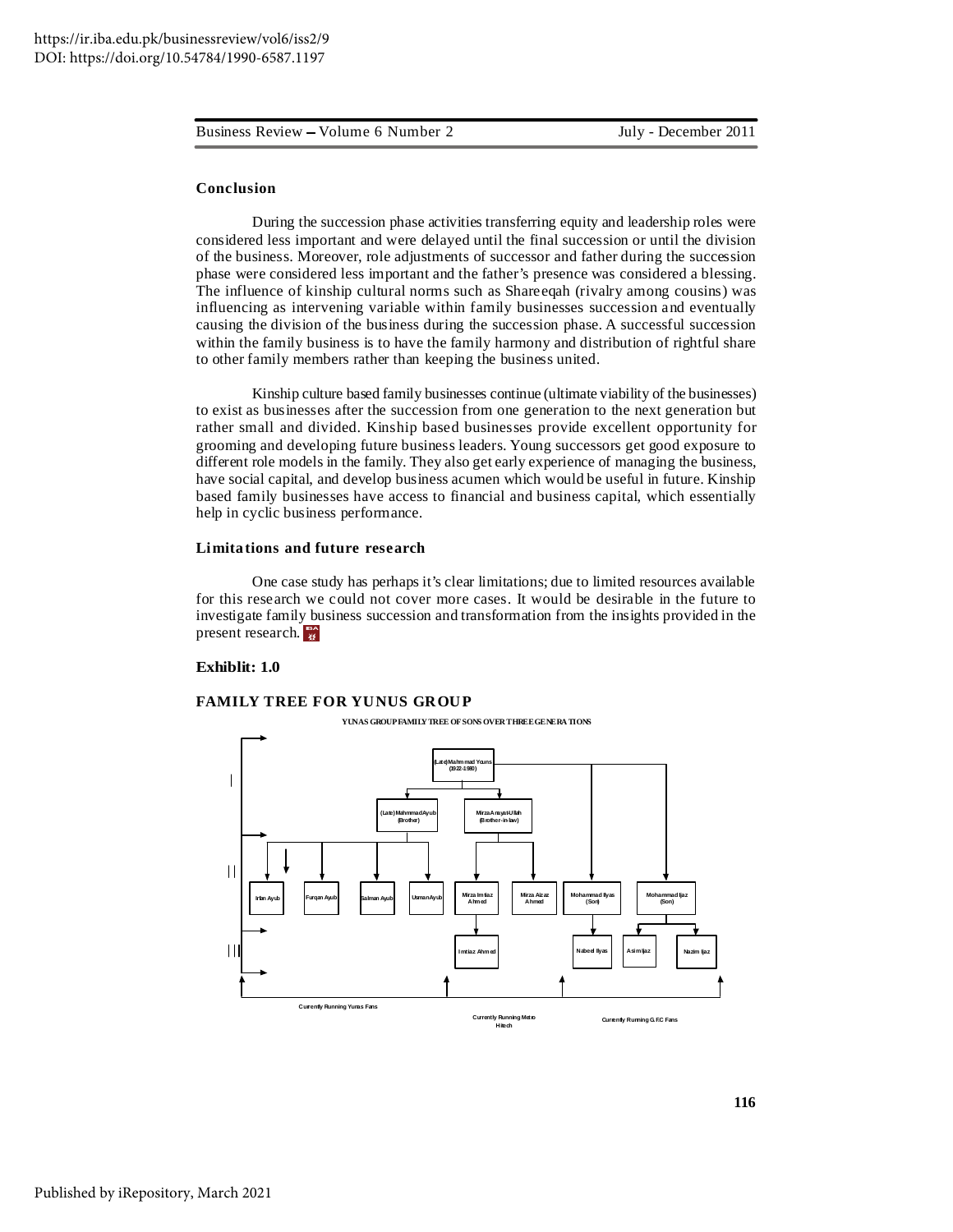#### **References**

Ansari, S.L., and Bell, J. (1991). Symbolism, Collectivism and Rationality in Organisational Contr ol, *Accounting, Auditing & Acc ountability Journal*, 4(2), 4- 27.

Barach, J.A., and Ganitsky, J.B. (1995), *Successful Succession in Family Business, Family Business Review*, 8(2), 131-155.

Cabrera-Suarez, K., Se Saa-Perez, P., and Garcia-Almeida, D. (2001), The Succession Process from a Resource- and Knowledge-Based View of the Family Firm, *Family Business Review,* 14(1), 37-48.

Davis, A. J., Pitts, L. E., and Cormier, K. (2000), Challenges Facing Family Companies in the Gulf Region, *Family Business Review,* 13(3), 217-238.

Dyer, W. Gibb., (2004), Culture and Continuity in Family Firms, *Family Business Review,* 1(1), 37-50.

Eisenhardt, K.M., (1989), Building Theories from Case Studies Research, *The Academy of Management Review*, Vol. 14, No. 4, 532-550.

Fiegener, M.K., Brown, B.M., Prince, R.A., and File, K.M. (1996), *Passing on Strategic Vision. Journal of Small Business Management,* 34(3), 15-26.

Foster, A.T. (1995), Developing Leadership in the Successor Generation. *Family Business Review*, 8(3), 201-209.

Goldberg, S.D. (1996), Research Note: Effective Successors in Family-Owned Businesses: Significant Elements, *Family Business Review*, 9(2), 185-197.

Handler, W.C. (1990), Succession in Family Firms: A Mutual Role Adjustment Between Entrepreneur and Next-generation Family Members, *Entrepreneurship*: Theory and Practice, 15(1), 37-51.

Handler, W.C. (1994), Succession in Family Business: A Review of the Research, *Family Business Review,* 7(2), 133-157.

Handler, W.C., (2004), The Succession Experience of the Next Generation, *Family Business Review,* 5(3), 283-307.

Handler, W.C. and Kram, E.K., (2004), Succession in Family Business: The Problem of Resistance. *Family Business Review,* 1(4), 361-381.

Hoecklin, L. (1996), *Managing Cultural Differences:* Strategies for Competitive Advantage. Addison-Wesley.

Hofstede, G. (1984), Cultural Dimensions in Management And Planning, *Asia Pacific Journal of Management.*